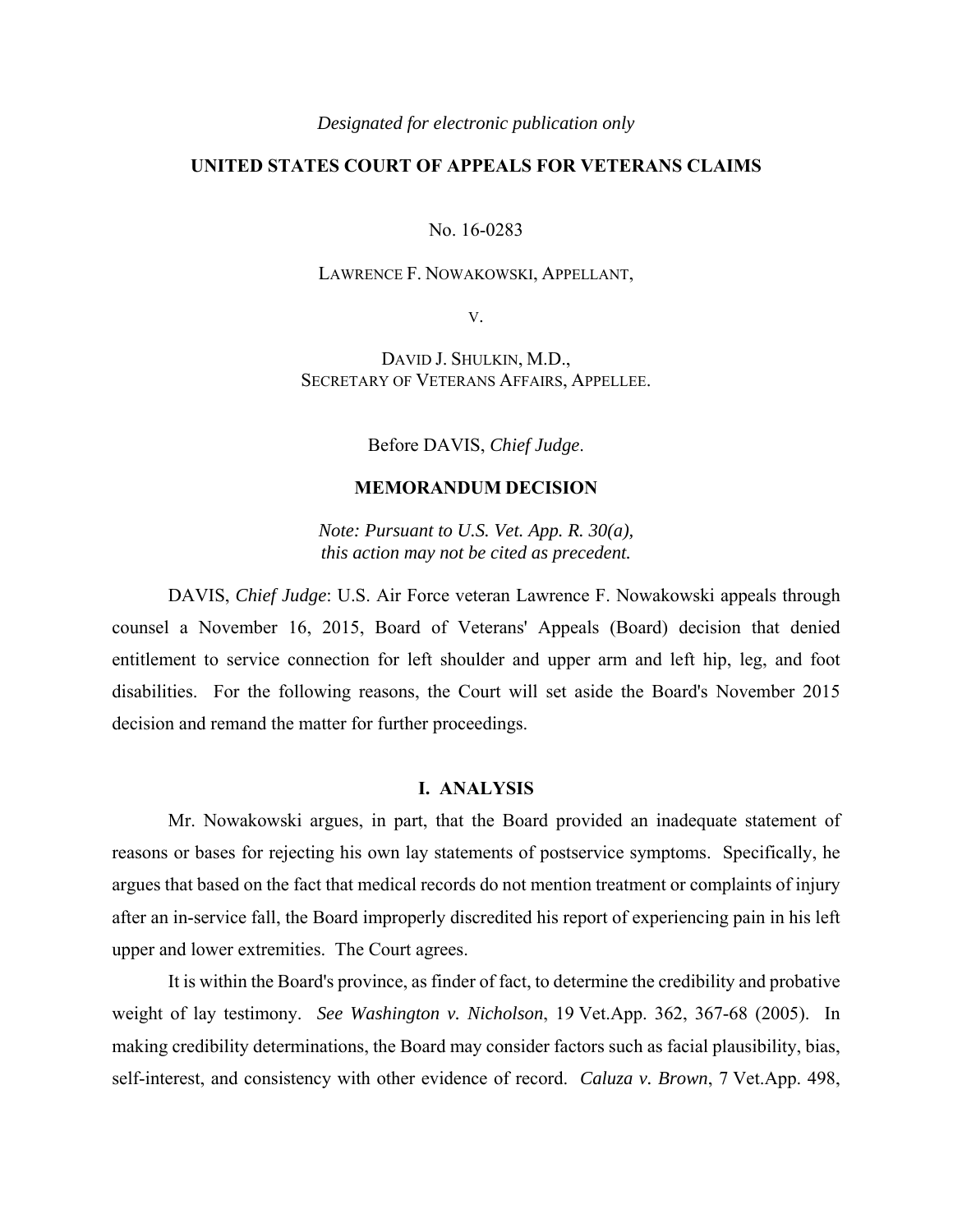511 (1995); *see Jandreau v. Nicholson*, 492 F.3d 1372, 1376 (Fed. Cir. 2007) ("The Board retains discretion to make credibility determinations and otherwise weigh the evidence submitted . . . ."); *Buchanan v. Nicholson*, 451 F.3d 1331, 1337 (Fed. Cir. 2006). The Board may consider the absence of contemporaneous medical evidence when determining the credibility of lay statements, but the Board may not find that lay evidence lacks credibility solely because it is unaccompanied by contemporaneous medical evidence. *Buchanan*, 451 F.3d at 1331.

 The Board must address the credibility of lay statements when their relevance is raised by the claimant or the evidence of record. *Robinson v. Peake*, 21 Vet.App. 545, 552 (2008), *aff'd sub nom. Robinson v. Shinseki*, 557 F.3d 1335 (Fed. Cir. 2009); *see also Thompson v. Gober*, 14 Vet.App. 187, 188 (2000) (Board must explain the reasons for discounting favorable evidence). Any such credibility findings must be explained in a statement of reasons or bases that is adequate to "enable a claimant to understand the precise basis for the Board's decision, as well as to facilitate review in this Court." *Allday v. Brown*, 7 Vet.App. 517, 527 (1995).

 The Court holds that remand is warranted for the Board to adequately address Mr. Nowakowski's account of experiencing symptoms of injury in his left upper and lower extremities following a fall in service. The Board found that service medical records "are negative for symptoms, complaints, findings, or diagnosis" related to injury to his left side and noted that "[i]t would be reasonable to expect that there would be some notation of an accident of such magnitude as [Mr. Nowakowski] has described." Record (R.) at 10. The Board further noted that Mr. Nowakowski's statements about postservice symptoms were "substantially rebutted by the complete absence of complaints pertaining to the left upper and left lower extremities" until July 2008, nearly 40 years after service. R. at 12-13.

In rejecting Mr. Nowakowski's lay statements solely because they were not corroborated by medical records, the Board erred. *See Buchanan*, 451 F.3d at 1331. The Board's findings as to Mr. Nowakowski's statements about continued symptoms since service also contradict its finding in its August 2014 remand, which concluded that his lay statements were "competent reports of injury in service and continuous symptoms since service." R. at 341; *see Browder v. Brown*, 5 Vet.App. 268, 270 (1993) (holding that "law of the case" doctrine mandates that "questions settled on a former appeal of the same case are no longer open for review"). Thus, remand is warranted for the Board to adequately address his statements in the first instance. *See Robinson*, 21 Vet.App. at 552; *see also Tucker v. West*, 11 Vet.App. 369, 374 (1998) (remand is appropriate